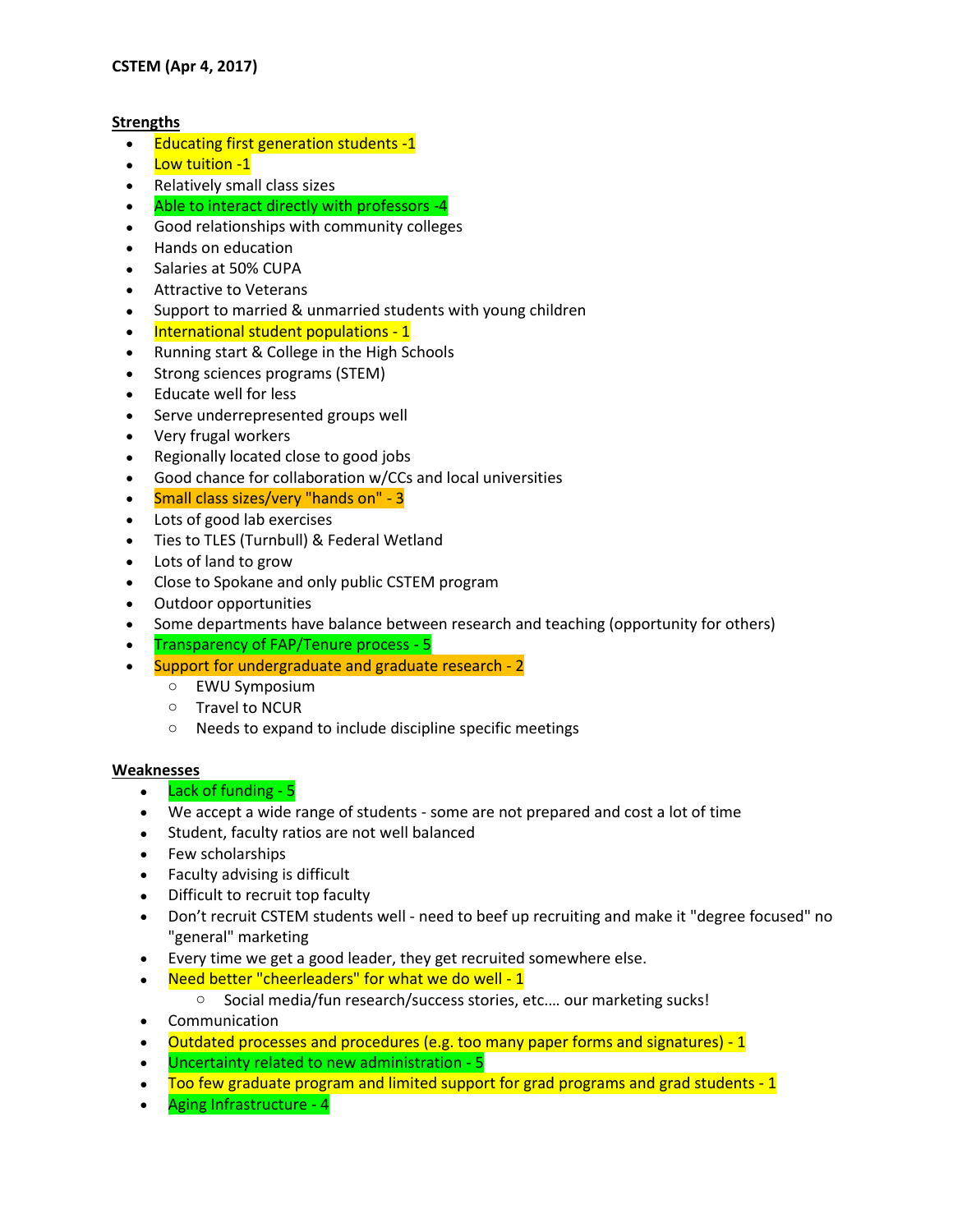- Low admission standards 1
- Students might have ability but aren't well prepared and we don't have sufficient resources to address needs - 2
- Money doesn't follow students 5
- Faculty apathy
- STEM undervalued 2
- Outreach to high schools (local)
- Uniform master's program across CSTEM (need to improve EWU at every level) 3
- Viewed as a baby college
- No centers of excellence & no industrial outreach & services 1
- Outdated curriculum
- Recruitment & retention of non-resident and resident students
- No adequate support for 1st generation students 1

## **Opportunities**

- Many opportunities for growth
	- o Regional
	- o More degrees
	- o More grad degrees + programs
- Medical/Bioscience Engineering growth new medical schools
- CSTEM students in demand 1
- **•** Regional industry connections internships/jobs = ongoing + increasing  $-1$
- Inexpensive undergrad degree = easier to get students 1
- Better chances for collaboration between depts. In new science building
- Increased levels external funding
- Enhance EWU image + attract better students through innovative curriculum 1
- Community Partnerships 1
- Collaboration among universities (e.g. share library data bases)
- Improve EWU presence in Olympia 1
- Partnerships w/international organizations + universities
- Increase advocacy for EWU to Olympia and the community at large through alumni businesses and friends - 1
- Collaborate more with WSU
- Develop grad programs with other universities 5
- Approve sustainability degree program
- Programs that support both urban & rural communities improvement 1
- Partner with local tribes
- Partner with regional & national labs
- Increase EWU visibility for what we do & capable of doing

## **Threats**

- $\bullet$  Lack of control of funding 4
- Reduced access to external funds 1
- Changes in the job market 1
- Competition from other universities
- Political climate
- Ever increasing regulation
	- o Student records